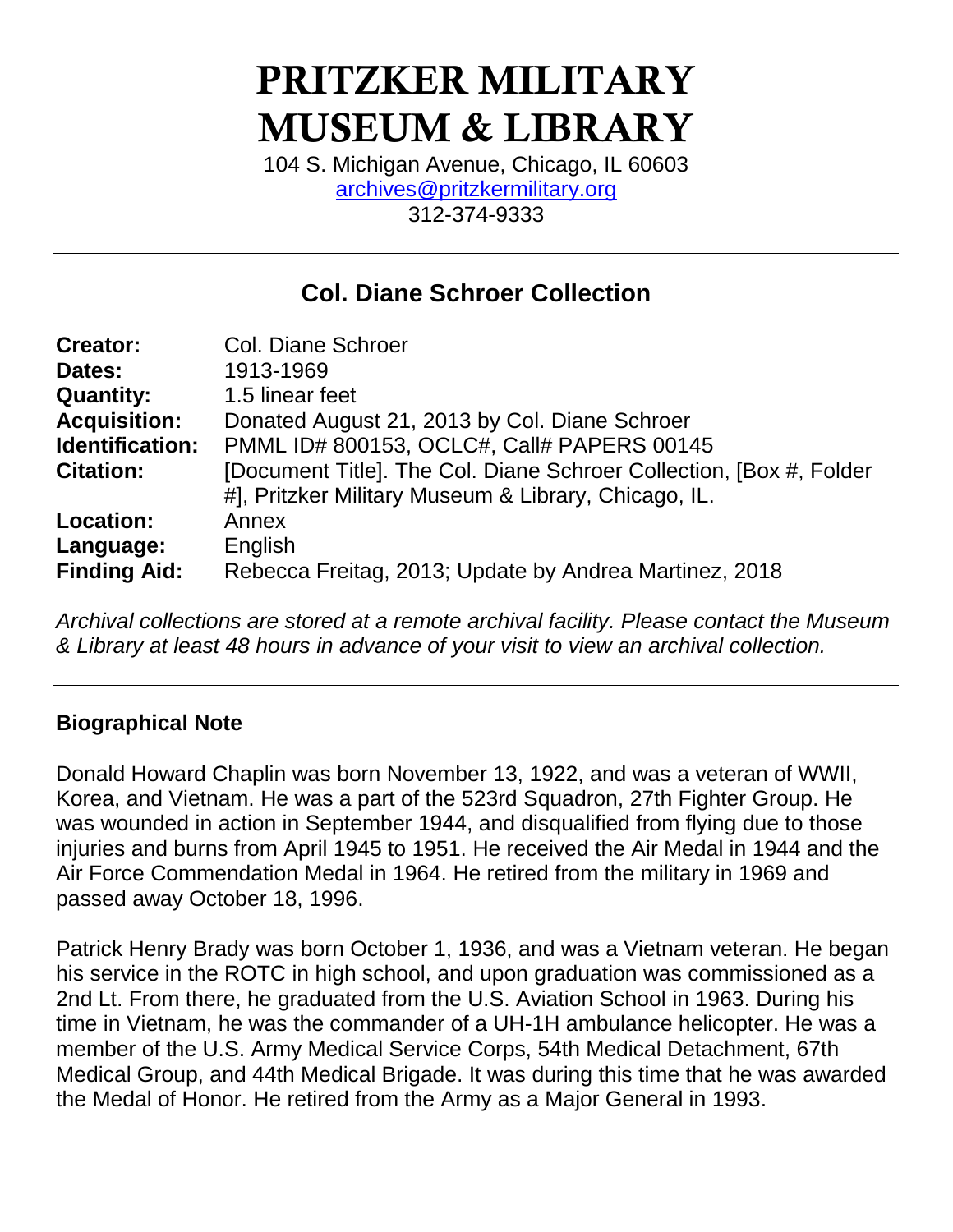### **Scope and Content of the Collection**

This collection consists mostly of the military file for USAF veteran Lt. Col. Donald H. Chaplin. It contains physicals, flight records, military orders and citations. It also consists of some other miscellaneous military documents from other veterans, of whom we have no information.

### **Arrangement**

The collection arrived with no discernible arrangement, and was rearranged by PMML staff into 1 slim document box and 1 rectangular oversize box. It was arranged into series by Donald H. Chaplin materials in Series 1, and Series 2 contains all the miscellaneous materials held in Col. Diane Schroer's collection.

## **Series One: Donald H. Chaplin, 1943-1969**

This series contains all the records relating to Donald H. Chaplin's military service in the USAF throughout WWII, Korea and Vietnam. It contains flight records, citations, orders, and training materials.

### **Series Two: Miscellaneous, 1913-1954**

This series contains a small mix of materials not related to Donald H. Chaplin. The few items are related to Maj. Gen. Patrick Brady and Shuman William Zimmerman.

# **Rights**

Copyrights held by Col. Diane Schroer were transferred to the Pritzker Military Museum & Library. All other rights are held by the author or publisher. Users assume responsibility for following copyright laws as established by US Code Title 17.

### **Access**

Researchers must use reproductions of valuable original documents, unless otherwise granted permission by PMML staff.

### **Separations**

**Item ID Description**

800153288 White Scarf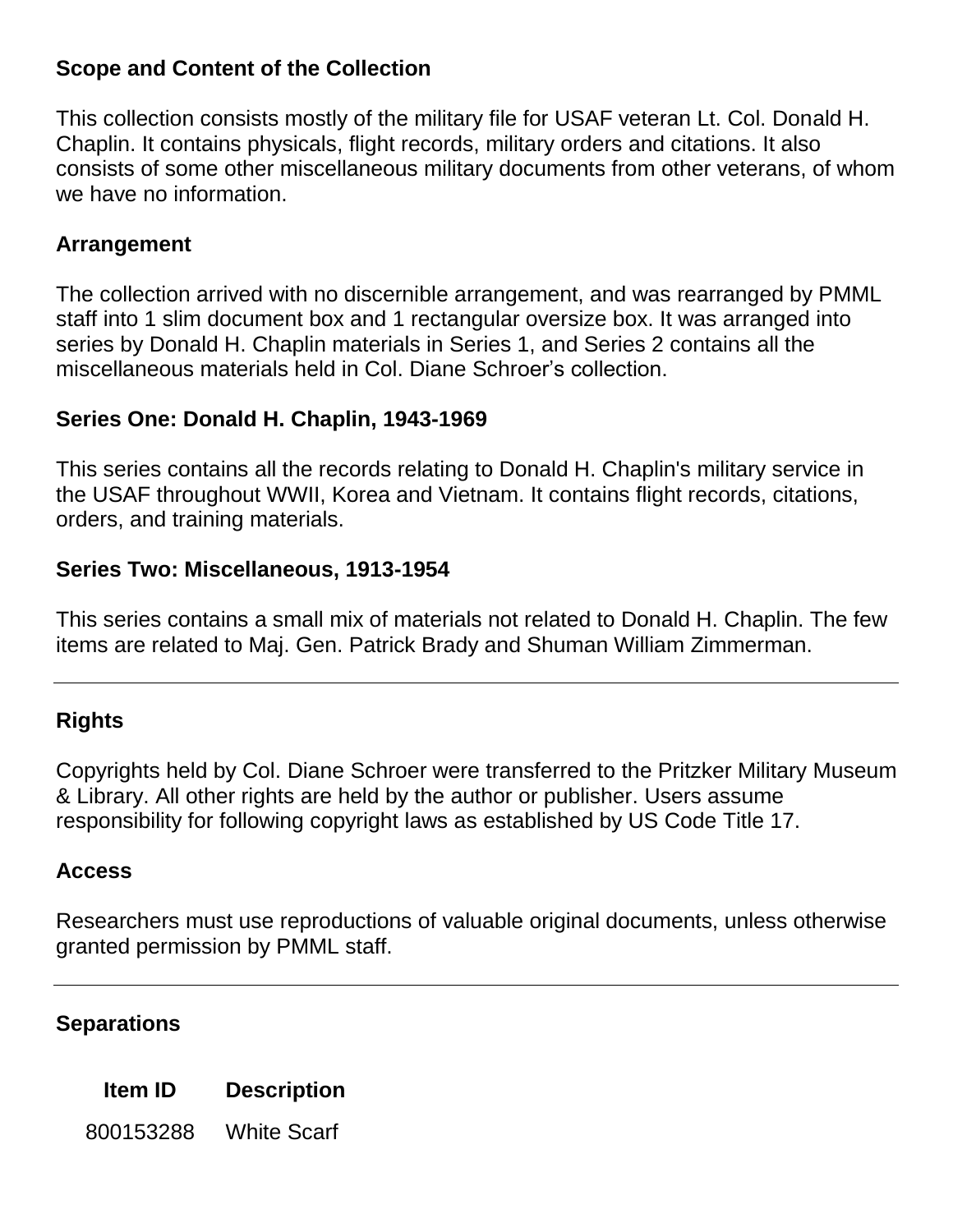#### **Key Subjects**

This collection is indexed under the following headings in the Library's online catalog. Researchers interested in materials about related topics, persons, or places should search the catalog using these subject headings.

#### **Names**

Chaplin, Donald Howard, 1922-1996 Brady, Patrick Henry, 1936-

#### **Subject**

Korean War, 1950-1953. United States. Air Force. United States. Army. United States. Army. Medical Service Corps. Vietnam War, 1961-1975. World War, 1939-1945.

#### **Container List**

|   | <b>Box Folder</b> | Item ID $#$ | <b>Title</b>                                 | <b>Dates</b> |
|---|-------------------|-------------|----------------------------------------------|--------------|
|   |                   |             | Series One: Donald H. Chaplin, 1943-<br>1969 |              |
| 1 | $\mathbf 1$       |             | <b>Military Orders for Donald H. Chaplin</b> | 1943-1969    |
|   |                   | 800153001   | Special Orders No. 22                        | 29-Apr-43    |
|   |                   |             | 800153002 Special Orders No. 137             | $30$ -May-43 |
|   |                   |             | 800153003 Special Orders No. 202             | 26-Jul-43    |
|   |                   |             | 800153004 Special Orders No. 100             | 28-Sep-43    |
|   |                   |             | 800153005 Personnel Orders No. 5             | $1-Feb-44$   |
|   |                   |             | 800153006 Personnel Orders No. 5             | $1-Feb-44$   |
|   |                   |             | 800153007 Personnel Orders No. 5             | $1-Feb-44$   |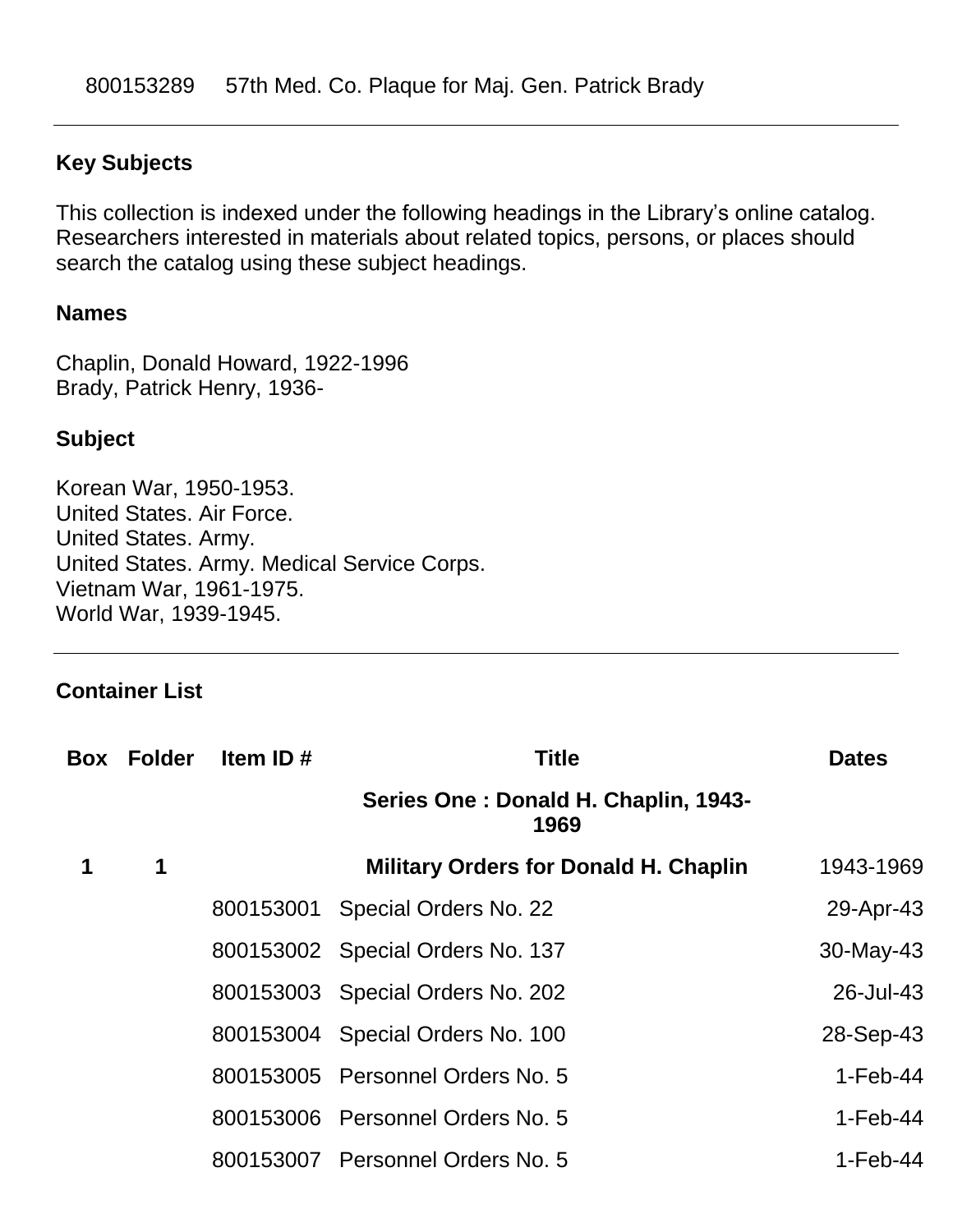| 800153008 | Special Orders No. 32                                                                                                    | $2$ -Feb-44 |
|-----------|--------------------------------------------------------------------------------------------------------------------------|-------------|
| 800153009 | Special Orders No. 38                                                                                                    | 8-Feb-44    |
| 800153010 | Special Orders No. 39                                                                                                    | 9-Feb-44    |
| 800153011 | Special Orders No. 84                                                                                                    | 26-Mar-44   |
| 800153012 | Special Orders No. 93                                                                                                    | 8-Apr-44    |
| 800153013 | Special Orders No. 85                                                                                                    | 15-Jun-44   |
| 800153014 | Special Orders No. 162                                                                                                   | 26-Jun-44   |
| 800153015 | <b>General Orders No. 97</b>                                                                                             | 21-Sep-44   |
| 800153016 | Special Orders No. 13                                                                                                    | 17-Jan-45   |
| 800153017 | Memo from Headquarters 12th Air Force                                                                                    | 21-Jan-45   |
| 800153018 | Special Orders No. 18                                                                                                    | 21-Jan-45   |
| 800153019 | Memo from Headquarters 7th Replacement<br>Depot, Movement Orders                                                         | 24-Jan-45   |
| 800153020 | Memo from Headquarters 7th Replacement<br>Depot, Movement Orders                                                         | 24-Jan-45   |
| 800153021 | Memo from Headquarters 7th Replacement<br>Depot, Movement Orders                                                         | 24-Jan-45   |
| 800153022 | Memo from Headquarters 7th Replacement<br>Depot, Movement Orders                                                         | 24-Jan-45   |
| 800153023 | Memo from Headquarters 7th Replacement<br>Depot, Movement Orders                                                         | 24-Jan-45   |
| 800153024 | Memo from Headquarters 7th Replacement<br>Depot, Movement Orders                                                         | 24-Jan-45   |
| 800153025 | Memo from Headquarters 7th Replacement<br>Depot, Movement Orders                                                         | 24-Jan-45   |
| 800153026 | <b>Orders, Camp Patrick Henry</b>                                                                                        | 10-Feb-45   |
| 800153027 | Handwritten Notes "Shipped from 7th Repl.<br>Depot to 27th Ftr. Grp. Orders Hdqtrs 7th<br>Repl. Depot, Sp. Orders 508-1" | 8-Jan-45    |
| 800153028 | Special Orders No. 40                                                                                                    | 12-Feb-45   |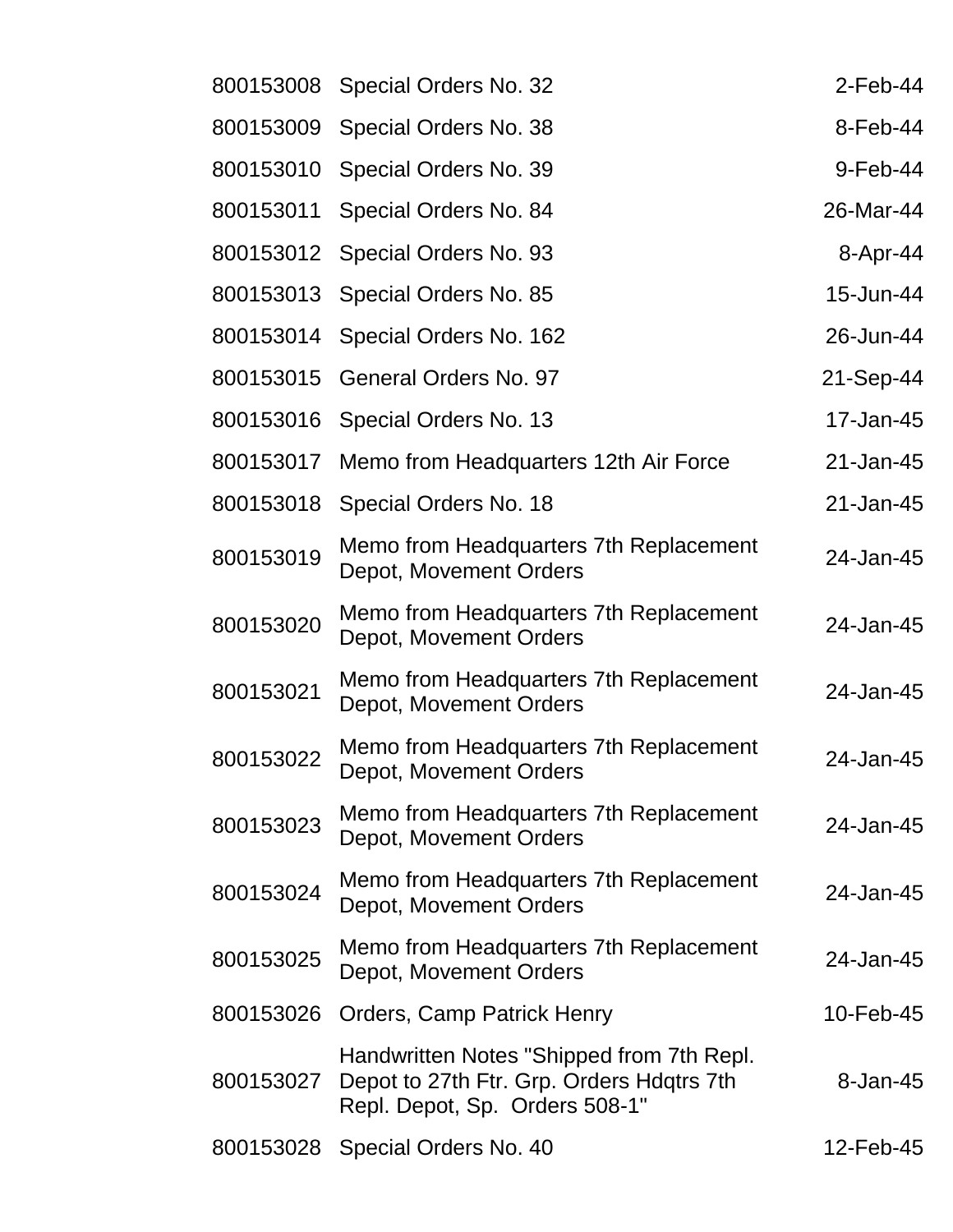| 800153029 | Special Orders No. 43                                                             | 17-Feb-45   |
|-----------|-----------------------------------------------------------------------------------|-------------|
| 800153030 | Special Orders No. 66                                                             | 16-Mar-45   |
| 800153031 | Special Orders No. 66                                                             | 16-Mar-45   |
| 800153032 | Special Orders No. 66                                                             | 21-Mar-45   |
| 800153033 | Special Orders No. 73                                                             | 24-Mar-45   |
| 800153034 | Personnel Orders No. 83                                                           | $6$ -Apr-45 |
| 800153035 | Special Orders No. 107                                                            | 8-Jun-45    |
| 800153036 | Special Orders No. 107                                                            | 8-Jun-45    |
| 800153037 | Personnel Orders No. 236                                                          | 4-Oct-45    |
| 800153038 | Special Orders No. 255                                                            | 27-Oct-45   |
| 800153039 | Special Orders No. 41                                                             | 30-Oct-45   |
| 800153040 | Special Orders No. 241                                                            | 18-Dec-47   |
| 800153041 | Memo from Headquarters, Bedford Air<br><b>Reserve Training Detachment, Orders</b> | 1-Jan-48    |
| 800153042 | Air Force Reserve Orders No. 66                                                   | 30-Mar-51   |
|           | 800153043 Air Force Reserve Orders No. 71                                         | 6-Apr-51    |
| 800153044 | Personnel Orders No. 17                                                           | 24-Apr-51   |
|           | 800153045 Special Orders No. 269                                                  | 7-Dec-51    |
| 800153046 | Special Orders No. 5                                                              | 7-Jan-52    |
| 800153047 | Special Orders No. 10                                                             | 16-Jan-52   |
| 800153048 | Special Orders No. 12                                                             | 17-Jan-52   |
| 800153049 | Special Orders No. 21                                                             | 24-Jan-52   |
| 800153050 | Special Orders No. 36                                                             | 2-May-52    |
| 800153051 | Special Orders No. 53                                                             | 22-May-52   |
| 800153052 | Personnel Action Memo No. 19                                                      | 11-Jul-52   |
| 800153053 | Personnel Orders No. 43                                                           | 13-Sep-52   |
| 800153054 | Personnel Action Memo No. 6                                                       | 15-Jan-53   |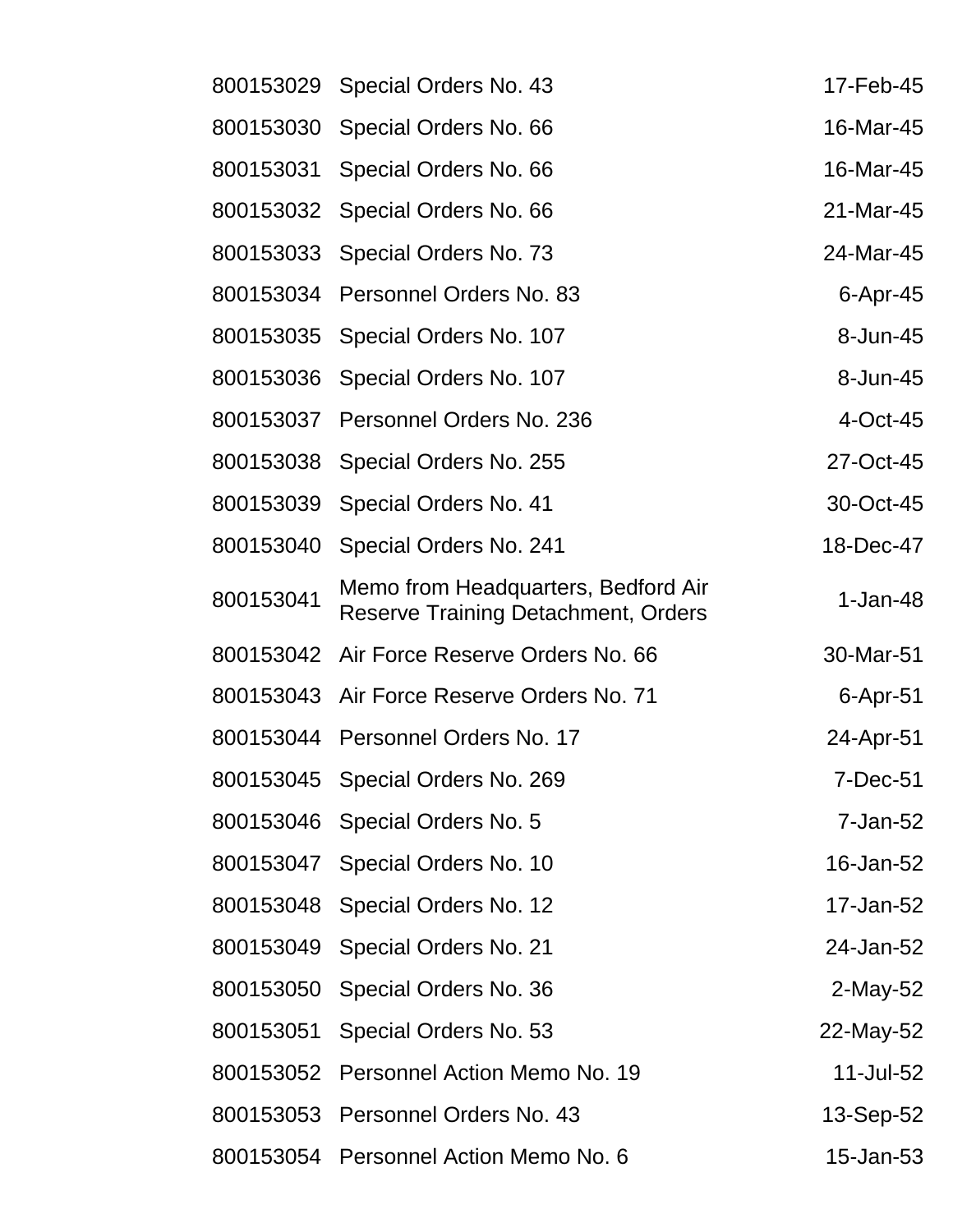| 800153055 | Personnel Action Memo No. 57                                                                  | 27-May-53   |
|-----------|-----------------------------------------------------------------------------------------------|-------------|
| 800153056 | Personnel Action Memo No. 100                                                                 | 21-Sep-53   |
| 800153057 | Personnel Action Memo No. 103                                                                 | 28-Sep-53   |
| 800153058 | Personnel Action Memo No. 40                                                                  | 26-Oct-53   |
| 800153059 | Personnel Action Memo No. 48                                                                  | 29-Dec-53   |
| 800153060 | Special Orders No. 100                                                                        | 10-May-54   |
| 800153061 | Special Orders No. 100                                                                        | 14-Jun-55   |
| 800153062 | Special Orders No. 106                                                                        | 24-Jun-55   |
| 800153063 | Personnel Action Memo No. 312                                                                 | 27-Sep-55   |
| 800153064 | Special Orders No. 28                                                                         | $6$ -Feb-56 |
| 800153065 | Special Orders No. 28                                                                         | 23-Nov-56   |
| 800153066 | Headquarters, 3345th Technical Training<br>Wing and Chanute Air Force, Letter Order #<br>2211 | $4$ -Dec-56 |
| 800153067 | Personnel Action Memo No. 241                                                                 | 12-Dec-56   |
| 800153068 | Special Orders No. 140                                                                        | 19-Jul-57   |
| 800153069 | Personnel Action Memo No. 151                                                                 | 5-Aug-57    |
| 800153070 | Special Orders No. 161                                                                        | 13-Aug-57   |
| 800153071 | Special Orders No. 208                                                                        | 17-Oct-57   |
| 800153072 | Special Orders No. 236                                                                        | 27-Nov-57   |
| 800153073 | Special Orders No. 246                                                                        | 11-Dec-57   |
| 800153074 | Special Orders No. 250                                                                        | 17-Dec-57   |
| 800153075 | Personnel Action Memo No. 128                                                                 | 5-Aug-58    |
| 800153076 | Personnel Action Memo No. 132                                                                 | 7-Aug-58    |
| 800153077 | <b>Aeronautical Orders No. 242</b>                                                            | 19-Nov-58   |
| 800153078 | Special Order No. A-363                                                                       | 13-Mar-59   |
| 800153079 | Special Order No. P-154                                                                       | 10-Apr-59   |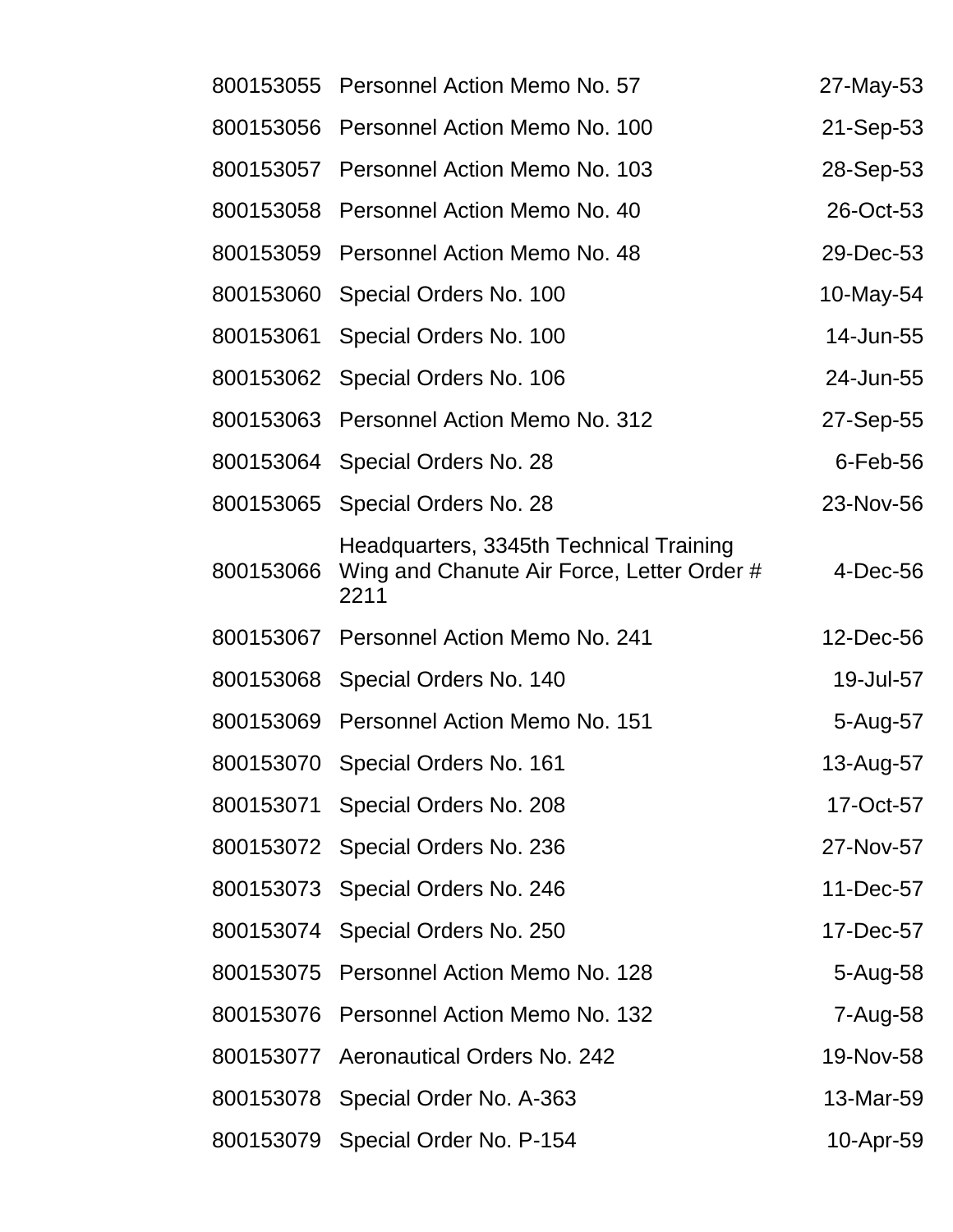|   | 800153080 | Special Order No. A-725                                                             | 6-May-59       |
|---|-----------|-------------------------------------------------------------------------------------|----------------|
|   | 800153081 | Special Order No. A-725                                                             | 6-May-59       |
|   | 800153082 | Special Order No. R-106                                                             | 24-Jun-59      |
|   | 800153083 | <b>Aeronautical Orders No. 19</b>                                                   | $6$ -Feb-61    |
|   | 800153084 | Special Order No. AA-101                                                            | 10-Jul-61      |
|   | 800153085 | Special Order No. A-701                                                             | 18-Jun-62      |
|   | 800153086 | Special Order No. A-45                                                              | 3-Jul-62       |
|   | 800153087 | Special Order No. A-751                                                             | 11-Aug-64      |
|   | 800153088 | <b>Permanent Change of Station Order-Military</b>                                   | 16-Jul-64      |
|   | 800153089 | Special Order PA-523                                                                | 21-Sep-64      |
|   | 800153090 | Special Order PA-660                                                                | $4$ -Dec-64    |
|   | 800153091 | <b>Special Order PA-455</b>                                                         | $9-$ Sep $-65$ |
|   | 800153092 | Permanent Change of Station Order-Military                                          | 2-Nov-65       |
|   | 800153093 | <b>Request and Authorization for Permanent</b><br><b>Change of Station-Military</b> | 29-Jul-68      |
|   | 800153094 | Request and Authorization for Change of<br><b>Administrative Orders</b>             | 5-Aug-68       |
|   | 800153095 | <b>Special Order M-25</b>                                                           | 14-Jan-69      |
|   | 800153096 | Request and Authorization for Permanent<br><b>Change of Station-Military</b>        | 7-Jul-69       |
|   | 800153097 | <b>Safeguard Separation Memo</b>                                                    | 27-Jul-69      |
|   | 800153098 | <b>Retirement Order</b>                                                             | 29-Jan-69      |
| 2 |           | <b>Military Citations for Donald H. Chaplin</b>                                     | 1944-1970      |
|   | 800153099 | General Orders No. 191                                                              | 11-Oct-44      |
|   | 800153100 | <b>General Orders No. 191</b>                                                       | 11-Oct-44      |
|   | 800153101 | Distinguished Unit Badge for 1st Lieut.<br>Donald H. Chaplin                        | 12-Jun-45      |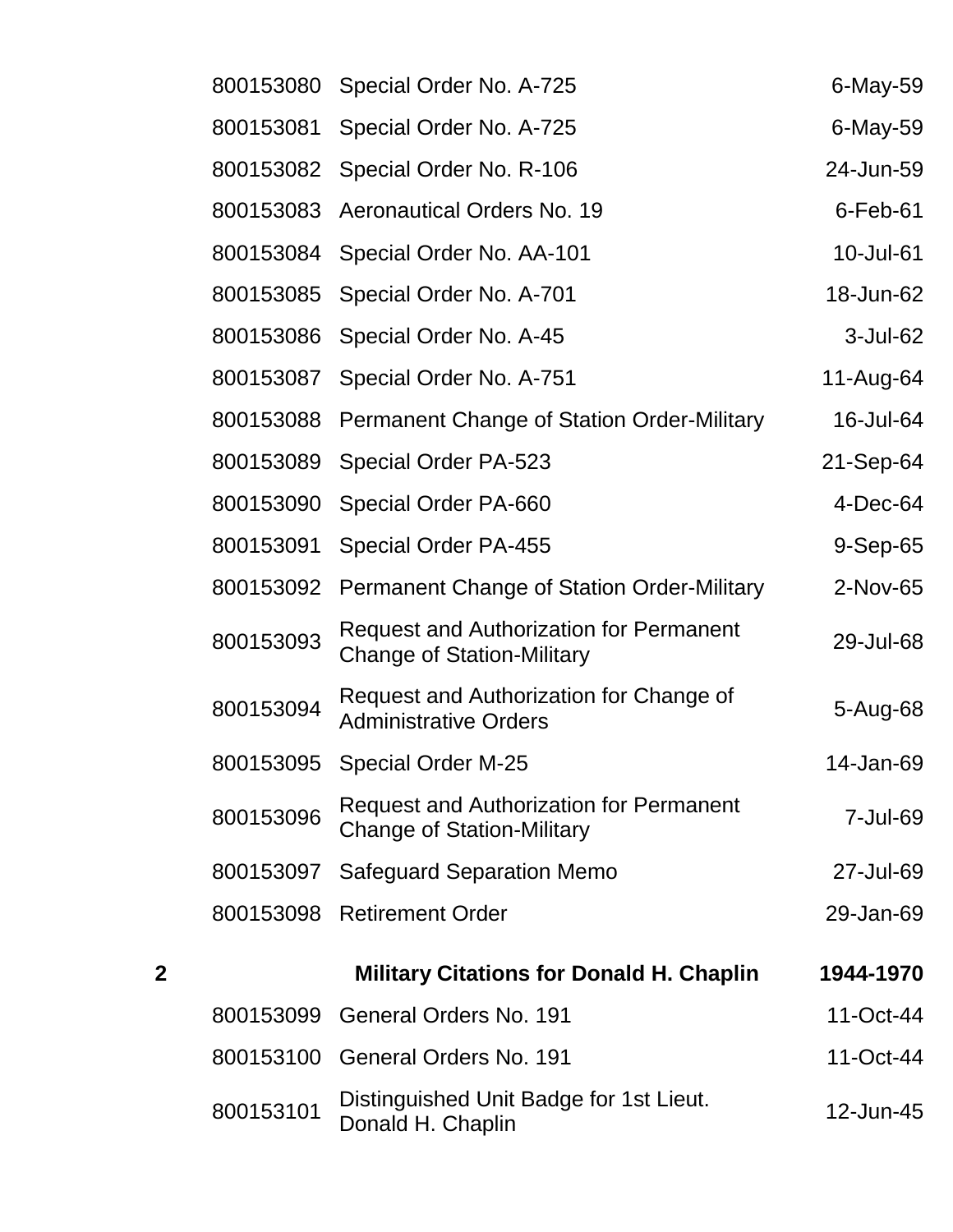|           | 800153102 General Orders No. 64                                                | 27-Mar-45 |
|-----------|--------------------------------------------------------------------------------|-----------|
| 800153103 | Special Order No. G-38                                                         | 21-Sep-64 |
| 800153104 | Special Order No. G-970                                                        | 11-Mar-69 |
| 800153105 | Dept. of the Air Force, Memo re: Award<br><b>Elements</b>                      | n.d.      |
| 800153106 | Special Order No. G-3024                                                       | 30-Jul-69 |
| 800153107 | Special Order No. G-144                                                        | 10-Jan-70 |
|           | <b>Military Physical Exams for Donald H.</b><br><b>Chaplin</b>                 | 1945-1952 |
| 800153108 | Certificate of physical disqualification for<br>flying duty                    | 23-May-45 |
| 800153109 | Certificate of physical disqualification for<br>flying duty                    | 23-May-45 |
| 800153110 | <b>Report of Medical Examination- Flying</b>                                   | 18-Jun-52 |
| 800153111 | <b>Clinical Record, Consultation Sheet</b>                                     | 20-Jul-52 |
|           | <b>Flight Training Documents for Donald H.</b><br>Chaplin                      | 1944-1945 |
|           | 800153112 Pilot Gunnery Progress Bar Graph                                     | 4-Apr-44  |
| 800153113 | <b>Pilot Gunnery Progress Bar Graph</b>                                        | 4-Apr-44  |
| 800153114 | <b>Transition Flight Certificate</b>                                           | 24-Apr-44 |
| 800153115 | <b>Transition Flight Certificate</b>                                           | 10-May-44 |
| 800153116 | POM Individual Qualification Card, Record of<br><b>Pilot's Flying Training</b> | 5-Jun-44  |
| 800153117 | Certificate of flight hours and combat<br>operations                           | 22-Jan-45 |
| 800153118 | Certificate of flight hours and combat<br>operations                           | 22-Jan-45 |

**3**

**4**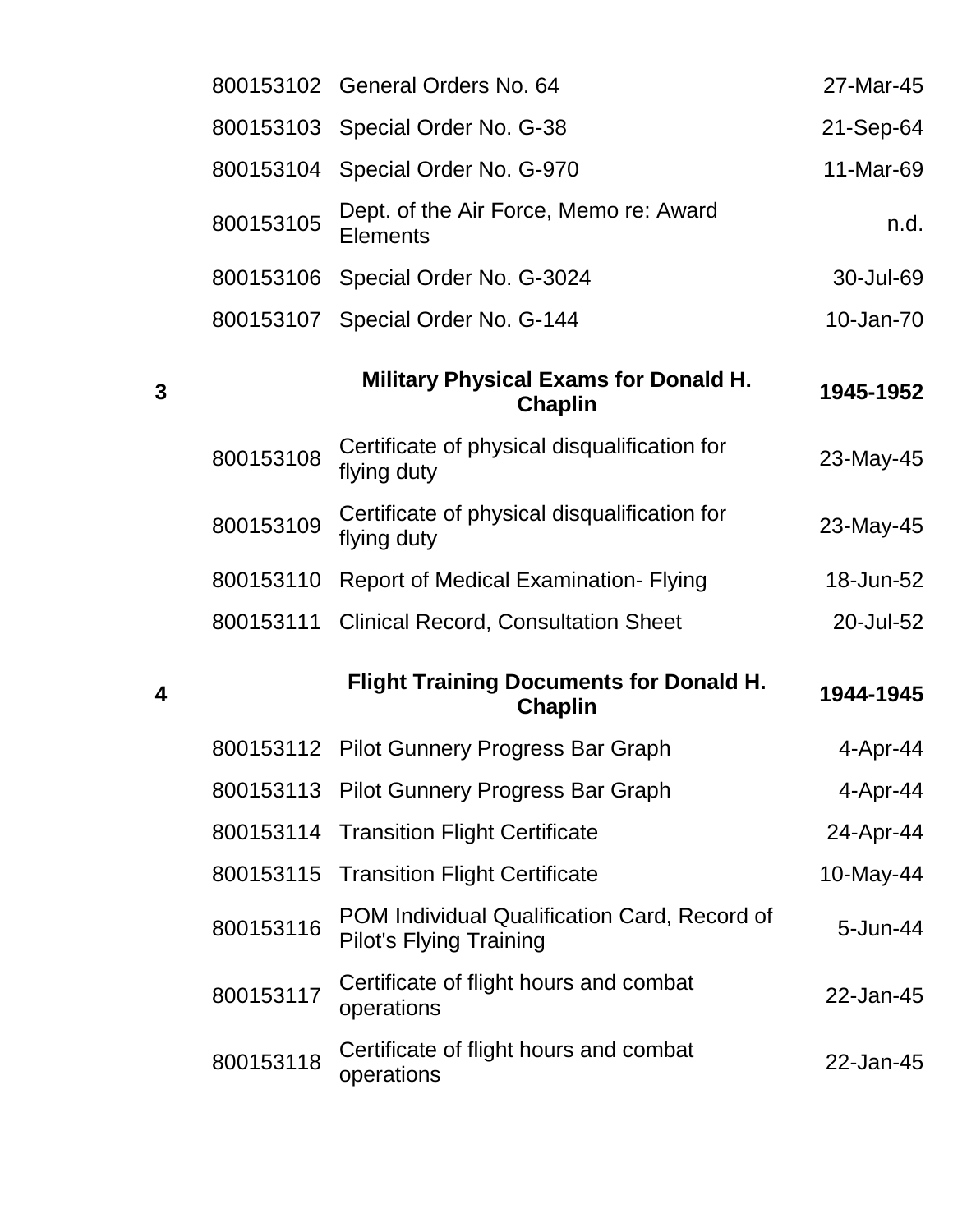| 5 |           | <b>Flight Records for Donald H. Chaplin</b> | 1943-1969        |
|---|-----------|---------------------------------------------|------------------|
|   | 800153119 | <b>Individual Flight Record-- Student</b>   | Oct/Nov-<br>1943 |
|   | 800153120 | <b>Individual Flight Record-- Student</b>   | n.d.             |
|   | 800153121 | <b>Individual Flight Record</b>             | Feb-44           |
|   | 800153122 | <b>Individual Flight Record</b>             | Mar-44           |
|   | 800153123 | <b>Individual Flight Record</b>             | Mar-44           |
|   | 800153124 | <b>Individual Flight Record</b>             | Apr-44           |
|   | 800153125 | <b>Individual Flight Record</b>             | May-44           |
|   | 800153126 | <b>Individual Flight Record</b>             | May-44           |
|   | 800153127 | <b>Individual Flight Record</b>             | <b>Jun-44</b>    |
|   | 800153128 | <b>Individual Flight Record</b>             | <b>Jul-44</b>    |
|   | 800153129 | <b>Individual Flight Record</b>             | Aug-44           |
|   | 800153130 | <b>Individual Flight Record</b>             | Sep-44           |
|   | 800153131 | <b>Individual Flight Record</b>             | Sep-44           |
|   | 800153132 | <b>Individual Flight Record</b>             | Oct-44           |
|   | 800153133 | <b>Individual Flight Record</b>             | <b>Nov-44</b>    |
|   | 800153134 | <b>Individual Flight Record</b>             | Feb-45           |
|   | 800153135 | Individual Flight Record-- Pilot            | 1945             |
|   | 800153136 | <b>Individual Flight Record</b>             | 29-Oct-45        |
|   | 800153137 | Individual Flight Record-- Pilot            | 1945             |
|   | 800153138 | <b>Individual Flight Record-- Pilot</b>     | 1945             |
|   | 800153139 | Individual Flight Record-- Pilot            | 1945             |
|   | 800153140 | Individual Flight Record-- Pilot            | Oct-52           |
|   | 800153141 | Individual Flight Record-- Pilot            | <b>Nov-52</b>    |
|   | 800153142 | Individual Flight Record-- Pilot            | <b>Dec-52</b>    |
|   | 800153143 | <b>Individual Flight Record-- Pilot</b>     | $Jan-53$         |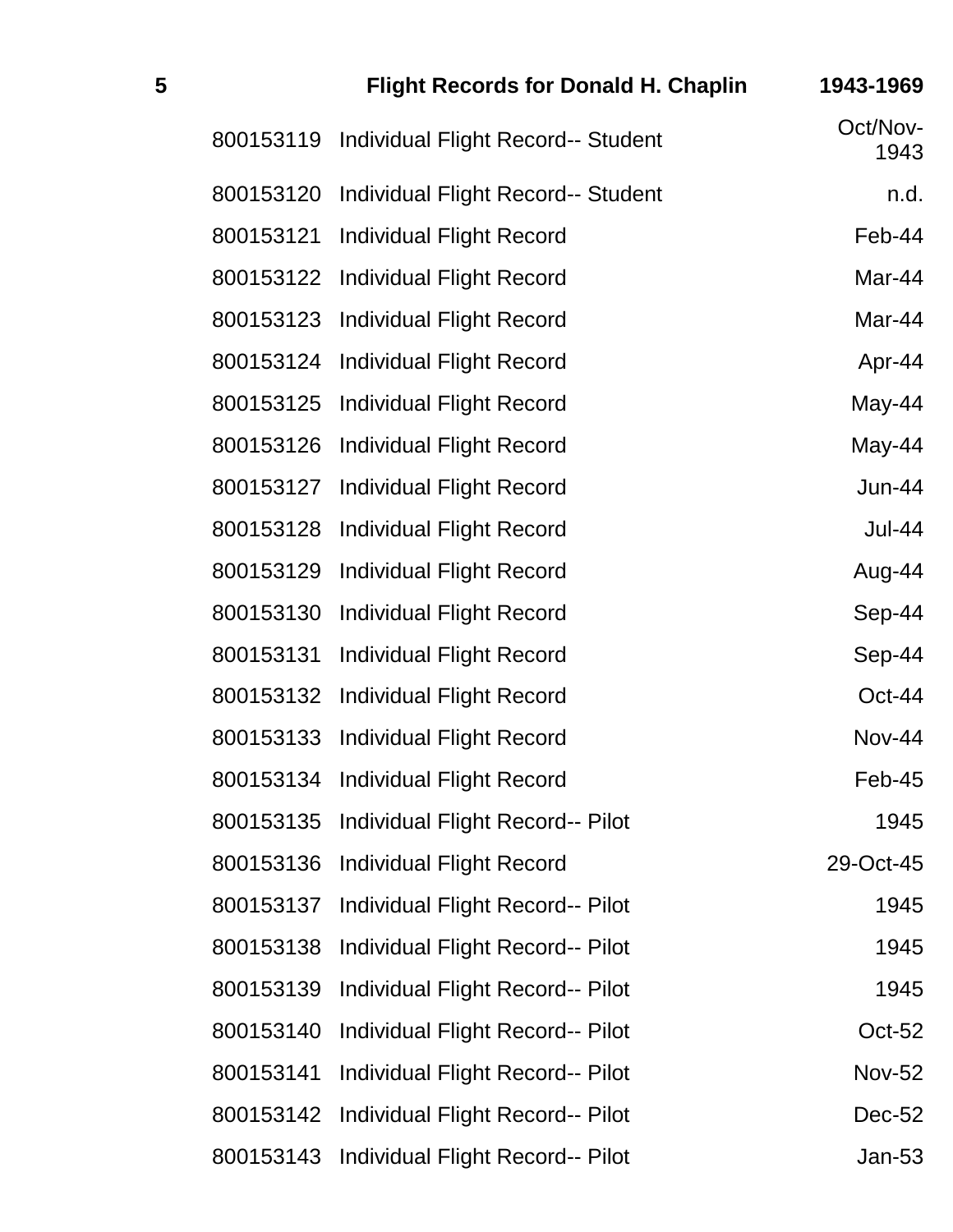| 800153144 | <b>Individual Flight Record-- Pilot</b>           | <b>Feb-53</b> |
|-----------|---------------------------------------------------|---------------|
| 800153145 | Individual Flight Record-- Pilot                  | Mar-53        |
| 800153146 | <b>Individual Flight Record Worksheet-- Pilot</b> | n.d.          |
| 800153147 | Individual Flight Record-- Pilot                  | Apr-53        |
| 800153148 | Individual Flight Record-- Pilot                  | May-53        |
| 800153149 | <b>Individual Flight Record-- Pilot</b>           | <b>Jun-53</b> |
| 800153150 | Individual Flight Record-- Pilot                  | <b>Jul-53</b> |
| 800153151 | Individual Flight Record-- Pilot                  | Sep-53        |
| 800153152 | Individual Flight Record-- Pilot                  | <b>Oct-53</b> |
| 800153153 | Individual Flight Record-- Pilot                  | <b>Nov-53</b> |
| 800153154 | Individual Flight Record-- Pilot                  | Dec-53        |
| 800153155 | Individual Flight Record-- Pilot                  | Jan-54        |
| 800153156 | Individual Flight Record-- Pilot                  | Feb-54        |
| 800153157 | Individual Flight Record-- Pilot                  | Mar-54        |
| 800153158 | Individual Flight Record-- Pilot                  | Apr-54        |
| 800153159 | Individual Flight Record-- Pilot                  | May-54        |
| 800153160 | Individual Flight Record-- Pilot                  | May-54        |
| 800153161 | Individual Flight Record-- Pilot                  | <b>Jun-54</b> |
| 800153162 | <b>Individual Flight Record-- Pilot</b>           | <b>Jul-54</b> |
| 800153163 | Individual Flight Record-- Pilot                  | Aug-54        |
| 800153164 | <b>Individual Flight Record-- Pilot</b>           | Sep-54        |
| 800153165 | <b>Individual Flight Record-- Pilot</b>           | Oct-54        |
| 800153166 | Individual Flight Record-- Pilot                  | <b>Nov-54</b> |
| 800153167 | <b>Individual Flight Record-- Pilot</b>           | Dec-54        |
| 800153168 | <b>Individual Flight Record-- Pilot</b>           | Jan-55        |
| 800153169 | <b>Individual Flight Record-- Pilot</b>           | Feb-55        |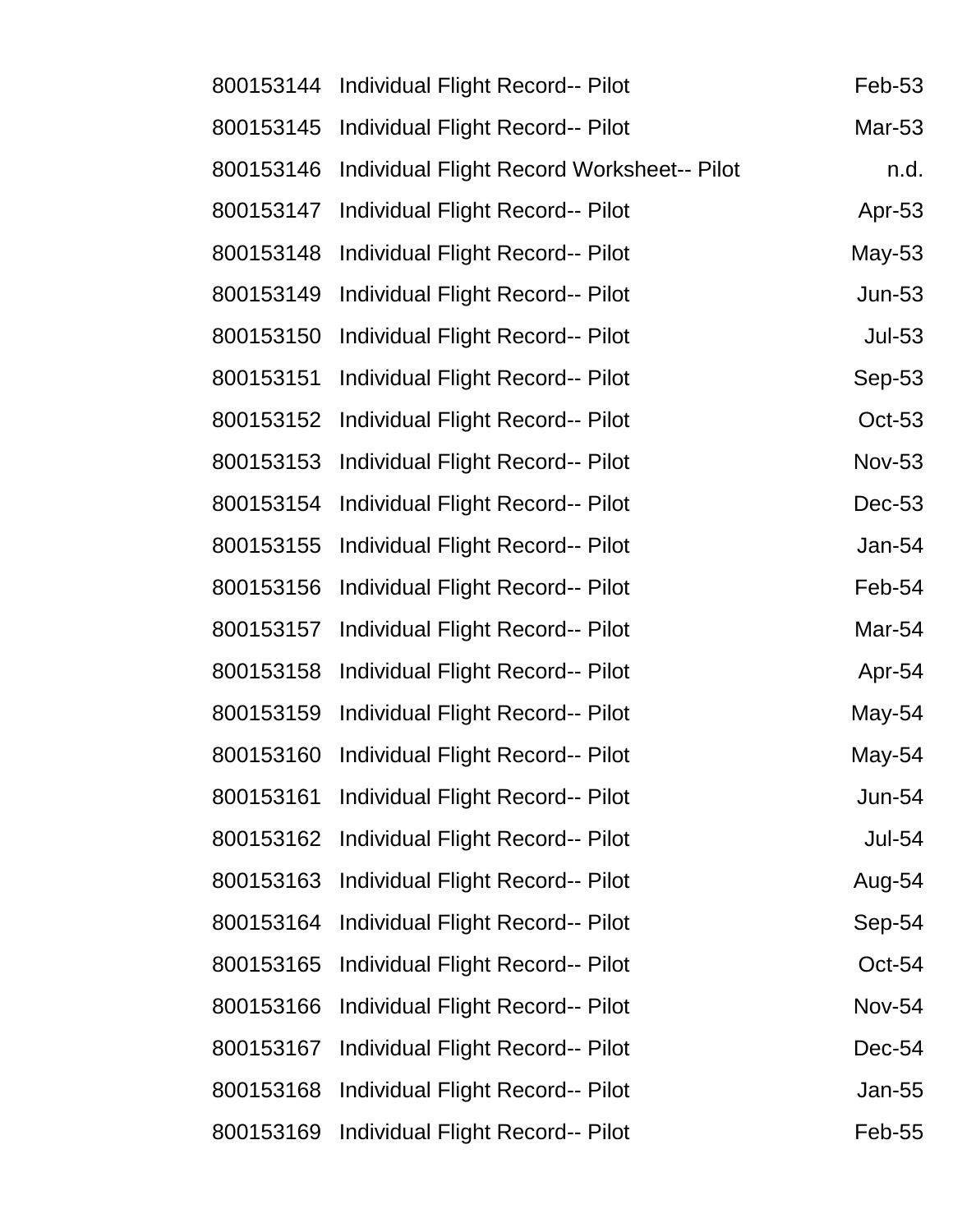| 800153170 | Individual Flight Record-- Pilot        | Mar-55        |
|-----------|-----------------------------------------|---------------|
| 800153171 | <b>Individual Flight Record-- Pilot</b> | Apr-55        |
| 800153172 | Individual Flight Record-- Pilot        | May-55        |
| 800153173 | Individual Flight Record-- Pilot        | <b>Jul-55</b> |
| 800153174 | Individual Flight Record-- Pilot        | <b>Jul-55</b> |
| 800153175 | Individual Flight Record-- Pilot        | Sep-55        |
| 800153176 | Individual Flight Record-- Pilot        | <b>Oct-55</b> |
| 800153177 | Individual Flight Record-- Pilot        | <b>Nov-55</b> |
| 800153178 | Individual Flight Record-- Pilot        | Dec-55        |
| 800153179 | Individual Flight Record-- Pilot        | <b>Jan-56</b> |
| 800153180 | Individual Flight Record-- Pilot        | Feb-56        |
| 800153181 | Individual Flight Record-- Pilot        | Feb-56        |
| 800153182 | <b>Individual Flight Record-- Pilot</b> | Mar-56        |
| 800153183 | Individual Flight Record-- Pilot        | Apr-56        |
| 800153184 | Individual Flight Record-- Pilot        | May-56        |
| 800153185 | Individual Flight Record-- Pilot        | <b>Jun-56</b> |
| 800153186 | Individual Flight Record-- Pilot        | <b>Jul-56</b> |
| 800153187 | Individual Flight Record-- Pilot        | Aug-56        |
| 800153188 | Individual Flight Record-- Pilot        | Sep-56        |
| 800153189 | Individual Flight Record-- Pilot        | Oct-56        |
| 800153190 | Individual Flight Record-- Pilot        | <b>Nov-56</b> |
| 800153191 | Individual Flight Record-- Pilot        | Dec-56        |
| 800153192 | Individual Flight Record-- Pilot        | Jan-57        |
| 800153193 | <b>Individual Flight Record-- Pilot</b> | Feb-57        |
| 800153194 | Individual Flight Record-- Pilot        | Mar-57        |
| 800153195 | <b>Individual Flight Record-- Pilot</b> | Apr-57        |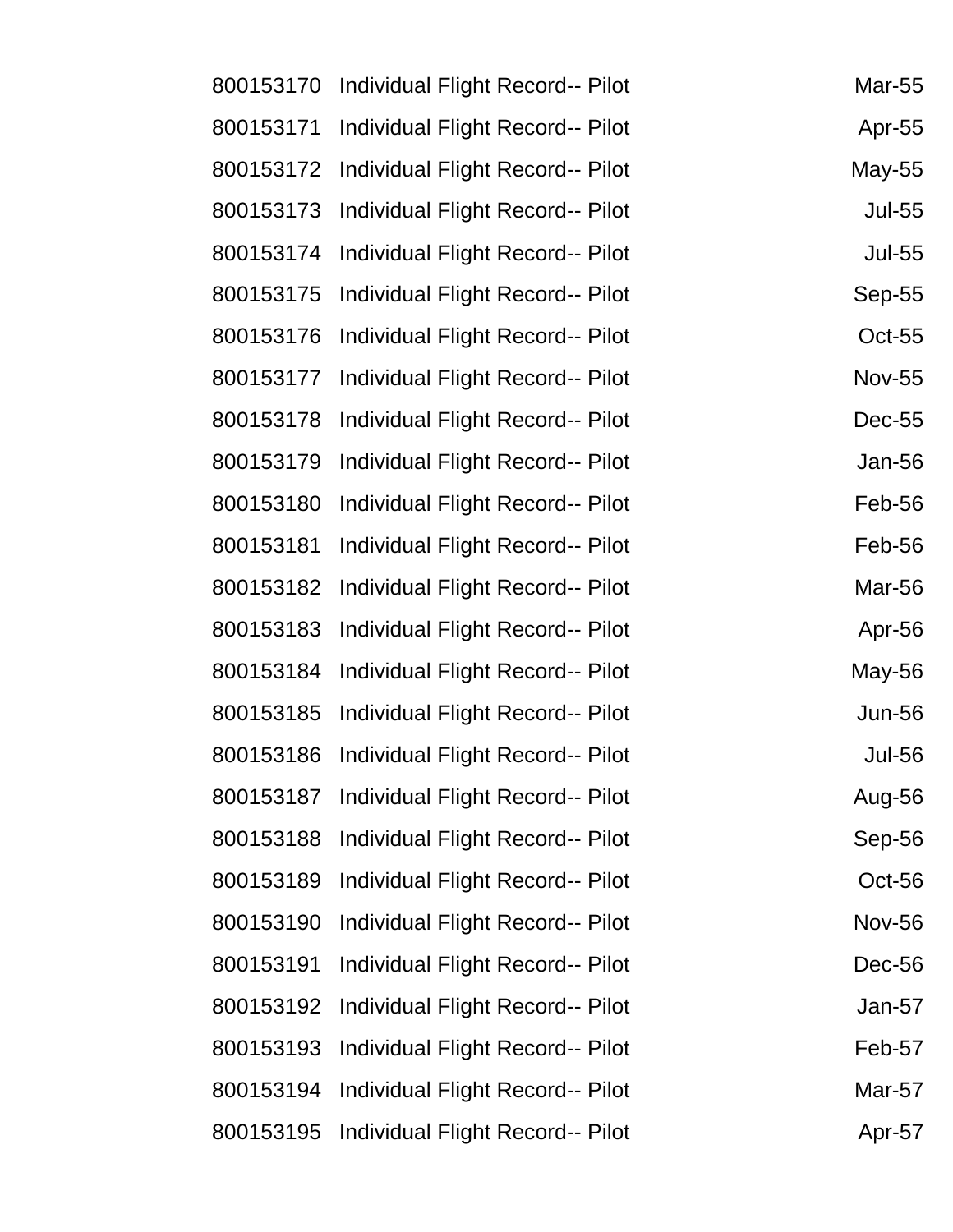| May-57               | <b>Individual Flight Record-- Pilot</b>    | 800153196 |
|----------------------|--------------------------------------------|-----------|
| <b>Jun-57</b>        | Individual Flight Record-- Pilot           | 800153197 |
| <b>Jul-57</b>        | <b>Individual Flight Record-- Pilot</b>    | 800153198 |
| Aug-57               | Individual Flight Record-- Pilot           | 800153199 |
| Sep-57               | Individual Flight Record-- Pilot           | 800153200 |
| Sep-57               | Individual Flight Record-- Pilot           | 800153201 |
| Oct-57               | Individual Flight Record-- Pilot           | 800153202 |
| Oct-57               | Individual Flight Record-- Pilot           | 800153203 |
| Oct/Nov/Dec-<br>1957 | Individual Flight Record-- Pilot           | 800153204 |
| Jan/Feb/Mar-<br>1958 | 800153205 Individual Flight Record-- Pilot |           |
| Jan/Feb/Mar-<br>1958 | Individual Flight Record-- Pilot           | 800153206 |
| Jan/Feb/Mar-<br>1958 | 800153207 Individual Flight Record-- Pilot |           |
| Apr/May/Jun-<br>1958 | 800153208 Individual Flight Record-- Pilot |           |
| Apr/May/Jun-<br>1958 | 800153209 Individual Flight Record-- Pilot |           |
| Apr/May/Jun-<br>1958 | 800153210 Individual Flight Record-- Pilot |           |
| Jul/Aug/Sep-<br>1958 | Individual Flight Record-- Pilot           | 800153211 |
| Jul/Aug/Sep-<br>1958 | 800153212 Individual Flight Record-- Pilot |           |
| Oct/Nov/Dec-<br>1958 | Individual Flight Record-- Pilot           | 800153213 |
| Oct/Nov/Dec-<br>1958 | 800153214 Individual Flight Record-- Pilot |           |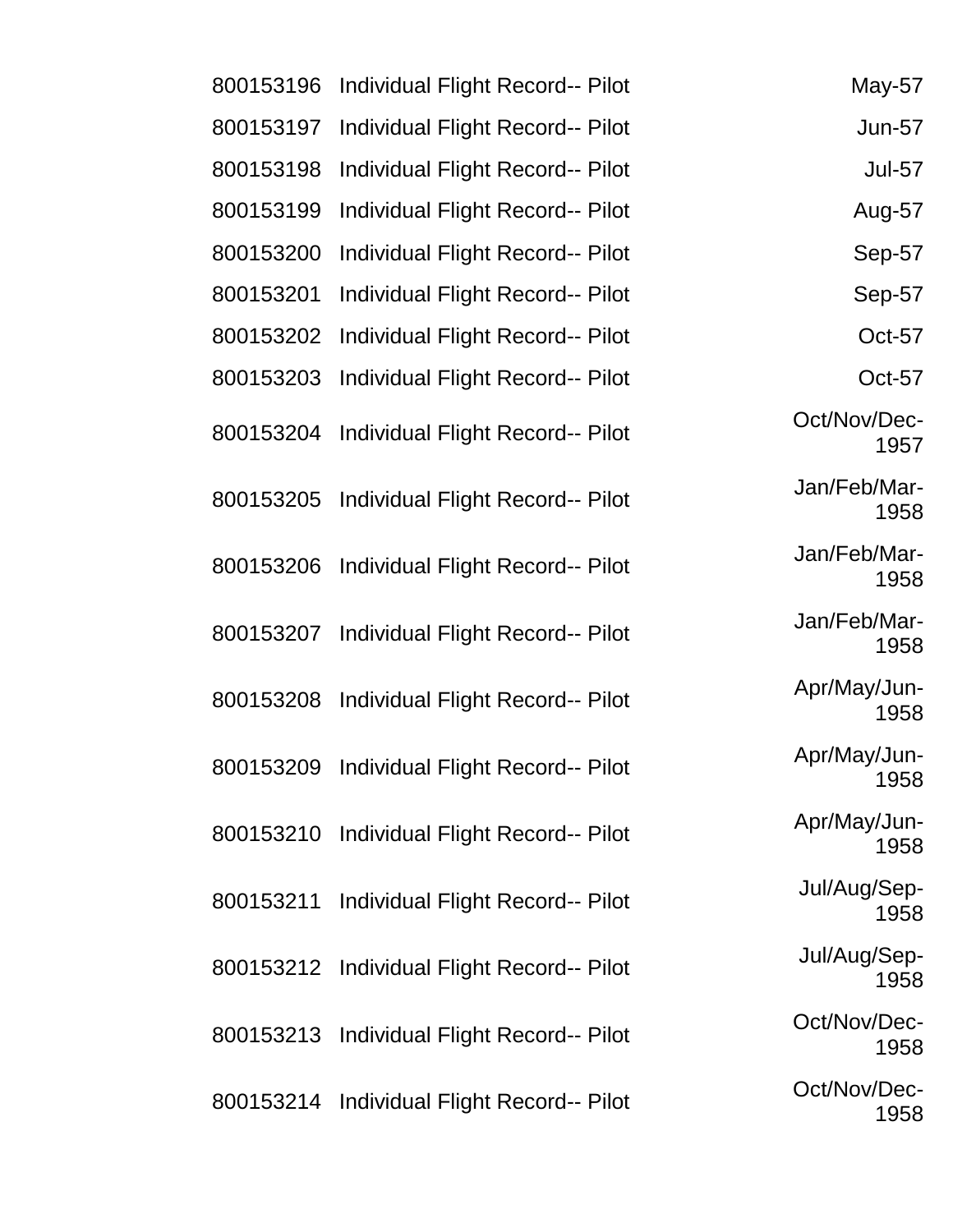|           | 800153215 Individual Flight Record-- Pilot | Jan/Feb/Mar-<br>1958 |
|-----------|--------------------------------------------|----------------------|
|           | 800153216 Individual Flight Record-- Pilot | Jan/Feb/Mar-<br>1959 |
|           | 800153217 Individual Flight Record-- Pilot | Apr/May/Jun-<br>1959 |
|           | 800153218 Individual Flight Record-- Pilot | Apr/May/Jun-<br>1959 |
|           | 800153219 Individual Flight Record-- Pilot | Apr/May/Jun-<br>1959 |
|           | 800153220 Individual Flight Record-- Pilot | Jul/Aug/Sep-<br>1959 |
|           | 800153221 Individual Flight Record-- Pilot | Jul/Aug/Sep-<br>1959 |
|           | 800153222 Individual Flight Record-- Pilot | Oct/Nov/Dec-<br>1959 |
|           | 800153223 Individual Flight Record-- Pilot | Jan/Feb/Mar-<br>1960 |
|           | 800153224 Individual Flight Record-- Pilot | Apr/May/Jun-<br>1960 |
| 800153225 | Individual Flight Record-- Pilot           | Apr/May/Jun-<br>1960 |
|           | 800153226 Individual Flight Record-- Pilot | Jul/Aug/Sep-<br>1960 |
|           | 800153227 Individual Flight Record-- Pilot | Oct/Nov/Dec-<br>1960 |
|           | 800153228 Individual Flight Record-- Pilot | Jan/Feb/Mar-<br>1961 |
|           | 800153229 Individual Flight Record-- Pilot | Apr/May/Jun-<br>1961 |
|           | 800153230 Individual Flight Record-- Pilot | Jul/Aug/Sep-<br>1961 |
|           | 800153231 Individual Flight Record-- Pilot | 1961                 |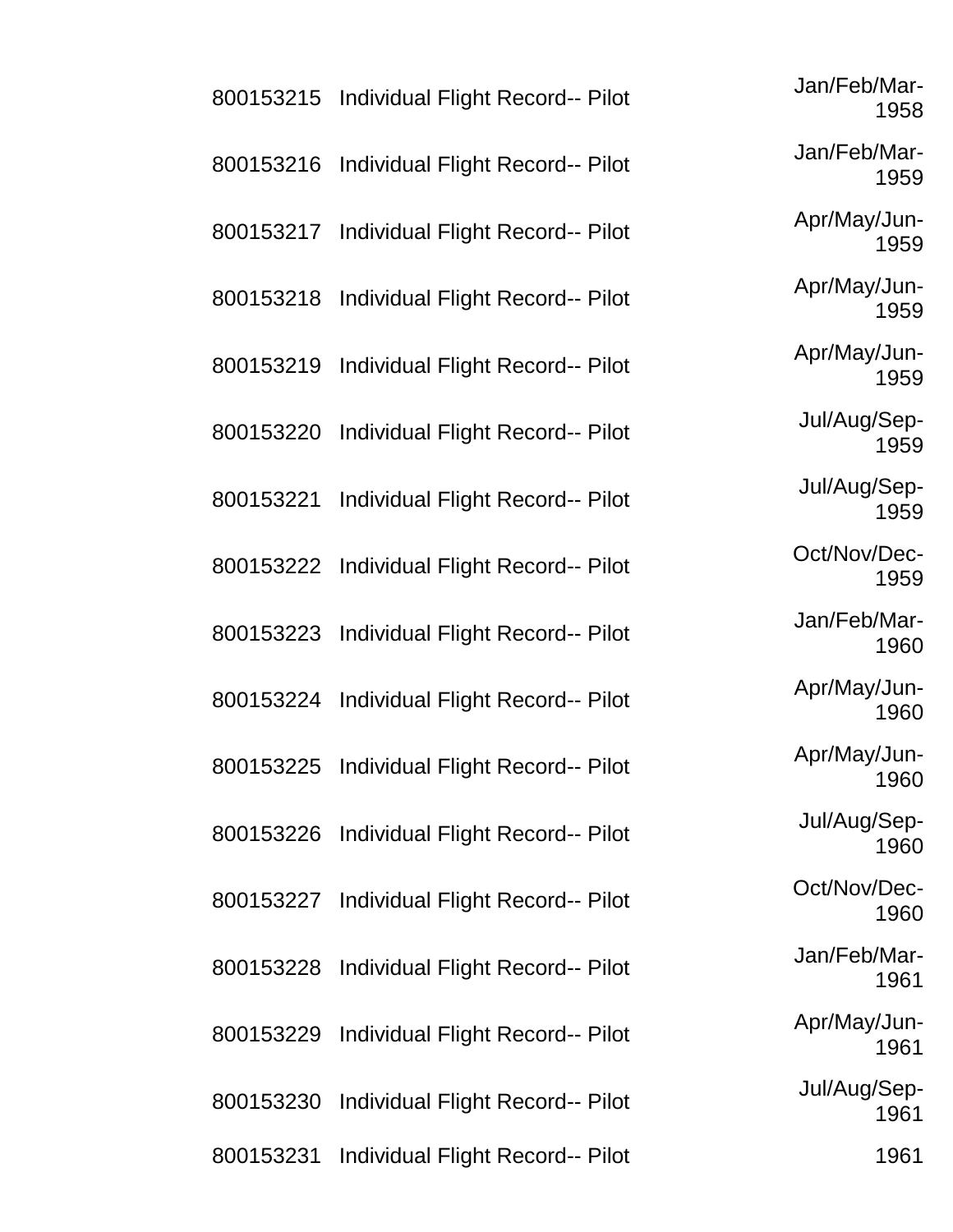| 1961                 | Individual Flight Record-- Pilot        | 800153232 |
|----------------------|-----------------------------------------|-----------|
| 1962                 | Individual Flight Record-- Pilot        | 800153233 |
| 1962                 | Individual Flight Record-- Pilot        | 800153234 |
| Jul/Aug/Sep-<br>1962 | <b>Individual Flight Record-- Pilot</b> | 800153235 |
| Oct/Nov/Dec-<br>1962 | Individual Flight Record-- Pilot        | 800153236 |
| Jan/Feb/Mar-<br>1963 | Individual Flight Record-- Pilot        | 800153237 |
| Apr/May/Jun-<br>1963 | Individual Flight Record-- Pilot        | 800153238 |
| Jul/Aug/Sep-<br>1963 | Individual Flight Record-- Pilot        | 800153239 |
| Oct/Nov/Dec-<br>1963 | Individual Flight Record-- Pilot        | 800153240 |
| Jan/Feb/Mar-<br>1964 | <b>Individual Flight Record-- Pilot</b> | 800153241 |
| Apr/May/Jun-<br>1964 | Individual Flight Record-- Pilot        | 800153242 |
| <b>Jul-64</b>        | Individual Flight Record-- Pilot        | 800153243 |
| Sep-64               | Individual Flight Record-- Pilot        | 800153244 |
| Oct/Nov/Dec-<br>1964 | Individual Flight Record-- Pilot        | 800153245 |
| Jan/Feb/Mar-<br>1965 | Individual Flight Record-- Pilot        | 800153246 |
| Apr/May/Jun-<br>1965 | Individual Flight Record-- Pilot        | 800153247 |
| Jul/Aug/Sep-<br>1965 | Individual Flight Record-- Pilot        | 800153248 |
| Jul/Aug/Sep-<br>1965 | <b>Individual Flight Record-- Pilot</b> | 800153249 |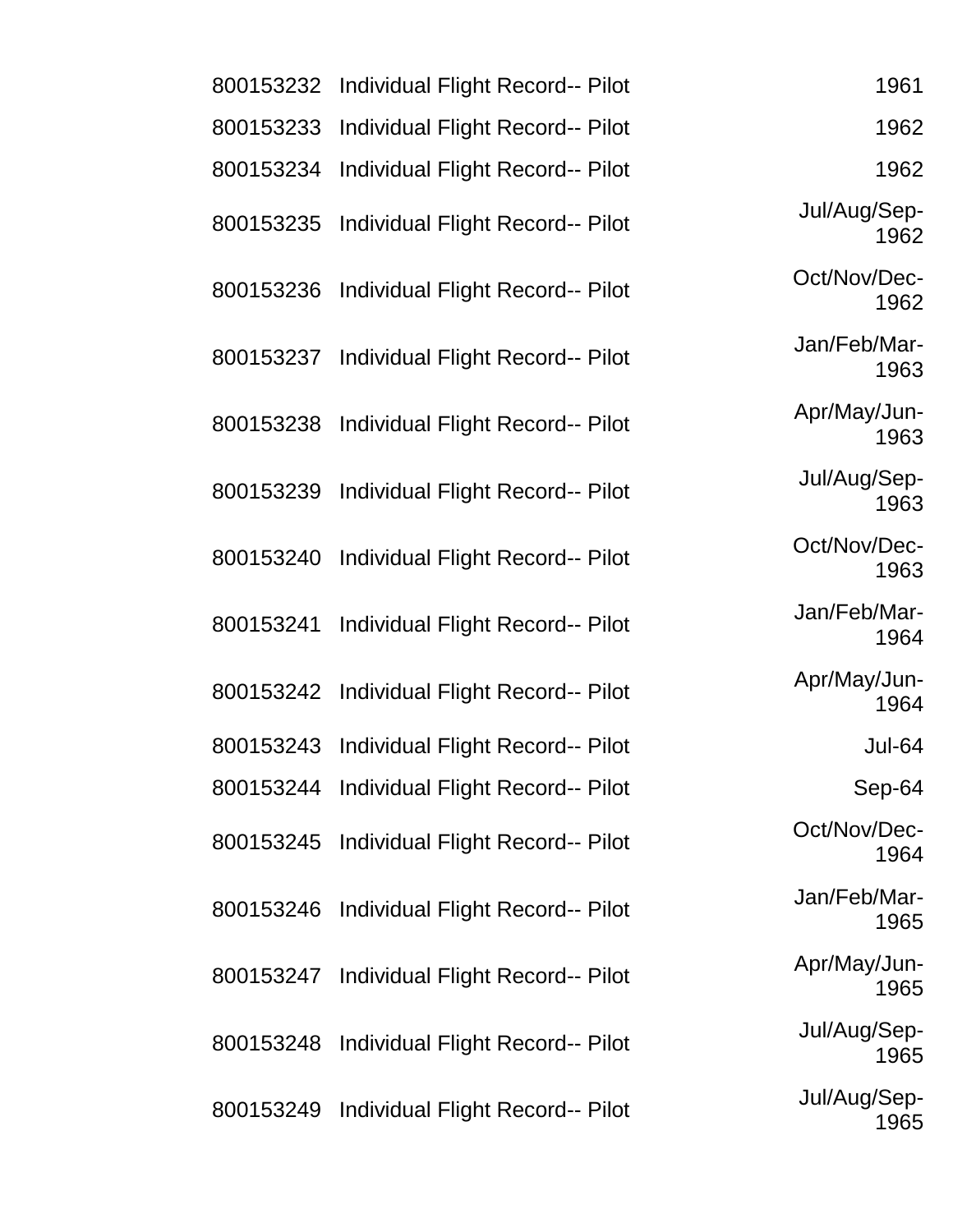| Oct-65               | 800153250 Individual Flight Record-- Pilot |           |
|----------------------|--------------------------------------------|-----------|
| Jan/Feb/Mar-<br>1966 | Individual Flight Record-- Pilot           | 800153251 |
| Jan/Feb/Mar-<br>1966 | <b>Individual Flight Record-- Pilot</b>    | 800153252 |
| Apr/May/Jun-<br>1966 | Individual Flight Record-- Pilot           | 800153253 |
| Apr/May/Jun-<br>1966 | Individual Flight Record-- Pilot           | 800153254 |
| Jul/Aug/Sep-<br>1966 | 800153255 Individual Flight Record-- Pilot |           |
| Jul/Aug/Sep-<br>1966 | Individual Flight Record-- Pilot           | 800153256 |
| Oct/Nov/Dec-<br>1966 | <b>Individual Flight Record-- Pilot</b>    | 800153257 |
| Oct/Nov/Dec-<br>1966 | 800153258 Individual Flight Record-- Pilot |           |
| Jan/Feb/Mar-<br>1967 | Individual Flight Record-- Pilot           | 800153259 |
| Apr/May/Jun-<br>1967 | Individual Flight Record-- Pilot           | 800153260 |
| Jul-67               | Individual Flight Record-- Pilot           | 800153261 |
| Aug-67               | Individual Flight Record-- Pilot           | 800153262 |
| Sep-67               | Individual Flight Record-- Pilot           | 800153263 |
| Oct-67               | <b>Individual Flight Record-- Pilot</b>    | 800153264 |
| Dec-67               | Individual Flight Record-- Pilot           | 800153265 |
| Jan-68               | Individual Flight Record-- Pilot           | 800153266 |
| Feb-68               | Individual Flight Record-- Pilot           | 800153267 |
| Mar-68               | Individual Flight Record-- Pilot           | 800153268 |
| Apr-68               | Individual Flight Record-- Pilot           | 800153269 |
|                      |                                            |           |